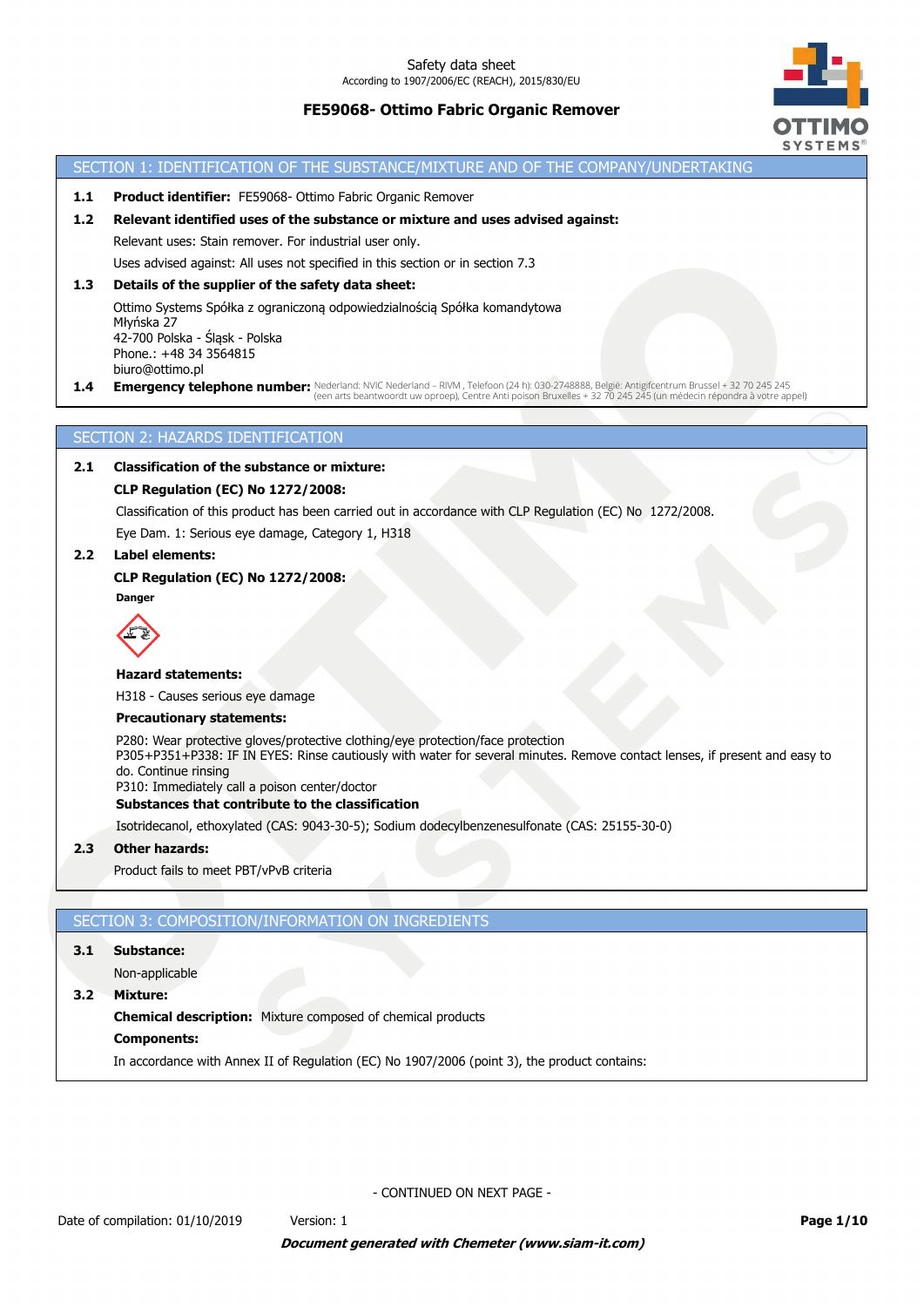# **FE59068- Ottimo Fabric Organic Remover**



### SECTION 3: COMPOSITION/INFORMATION ON INGREDIENTS (continued)

| <b>Identification</b>                                                     |                                                               | Chemical name/Classification                                       |                 |           |  |
|---------------------------------------------------------------------------|---------------------------------------------------------------|--------------------------------------------------------------------|-----------------|-----------|--|
| CAS:<br>34590-94-8                                                        | Dipropylene Glycol Methyl Ether□ <sup>1</sup> □               |                                                                    | Not classified  |           |  |
| EC:<br>252-104-2<br>Index: Non-applicable<br>REACH: 01-2119450011-60-XXXX | Regulation 1272/2008                                          |                                                                    |                 | $3 - 10%$ |  |
| CAS:<br>$9043 - 30 - 5$                                                   | Isotridecanol, ethoxylated□ <sup>2</sup> □<br>Self-classified |                                                                    |                 |           |  |
| EC:<br>$500 - 027 - 2$<br>Index: Non-applicable<br>REACH: Non-applicable  | Regulation 1272/2008                                          | Acute Tox. 4: H302; Eye Dam. 1: H318 - Danger                      |                 | $<$ 3 %   |  |
| 25155-30-0<br>CAS:                                                        | Sodium dodecylbenzenesulfonate□2□                             |                                                                    | Self-classified |           |  |
| EC:<br>246-680-4<br>Index: Non-applicable<br>REACH: 01-2120088038-51-XXXX | Regulation 1272/2008                                          | Acute Tox. 4: H302; Eye Dam. 1: H318; Skin Irrit. 2: H315 - Danger |                 | $<$ 3 %   |  |

 $\square$ <sup>1</sup> $\square$  Substance with a Union workplace exposure limit

⁽²⁽ Substances presenting a health or environmental hazard which meet criteria laid down in Regulation (EU) No. 2015/830

To obtain more information on the hazards of the substances consult sections 8, 11, 12, 15 and 16.

# SECTION 4: FIRST AID MEASURES

## **4.1 Description of first aid measures:**

The symptoms resulting from intoxication can appear after exposure, therefore, in case of doubt, seek medical attention for direct exposure to the chemical product or persistent discomfort, showing the SDS of this product.

### **By inhalation:**

This product does not contain substances classified as hazardous for inhalation, however, in case of symptoms of intoxication remove the person affected from the exposure area and provide with fresh air. Seek medical attention if the symptoms get worse or persist.

### **By skin contact:**

This product is not classified as hazardous when in contact with the skin. However, in case of skin contact it is recommended to remove contaminated clothes and shoes, rinse the skin or if necessary shower the affected person thoroughly with cold water and neutral soap. In case of serious reaction consult a doctor.

#### **By eye contact:**

Rinse eyes thoroughly with lukewarm water for at least 15 minutes. Do not allow the person affected to rub or close their eyes. If the injured person uses contact lenses, these should be removed unless they are stuck to the eyes, in which case this could cause further damage. In all cases, after cleaning, a doctor should be consulted as quickly as possible with the SDS of the product.

#### **By ingestion/aspiration:**

Do not induce vomiting, but if it does happen keep the head down to avoid aspiration. Keep the person affected at rest. Rinse out the mouth and throat, as they may have been affected during ingestion.

# **4.2 Most important symptoms and effects, both acute and delayed:**

Acute and delayed effects are indicated in sections 2 and 11.

#### **4.3 Indication of any immediate medical attention and special treatment needed:**

Non-applicable

### SECTION 5: FIREFIGHTING MEASURES

## **5.1 Extinguishing media:**

Product is non-flammable under normal conditions of storage, handling and use. In the case of combustion as a result of improper handling, storage or use preferably use polyvalent powder extinguishers (ABC powder), in accordance with the Regulation on fire protection systems. IT IS NOT RECOMMENDED to use full jet water as an extinguishing agent.

#### **5.2 Special hazards arising from the substance or mixture:**

As a result of combustion or thermal decomposition reactive sub-products are created that can become highly toxic and, consequently, can present a serious health risk.

## **5.3 Advice for firefighters:**

Depending on the magnitude of the fire it may be necessary to use full protective clothing and self-contained breathing apparatus (SCBA). Minimum emergency facilities and equipment should be available (fire blankets, portable first aid kit,...) in accordance with Directive 89/654/EC.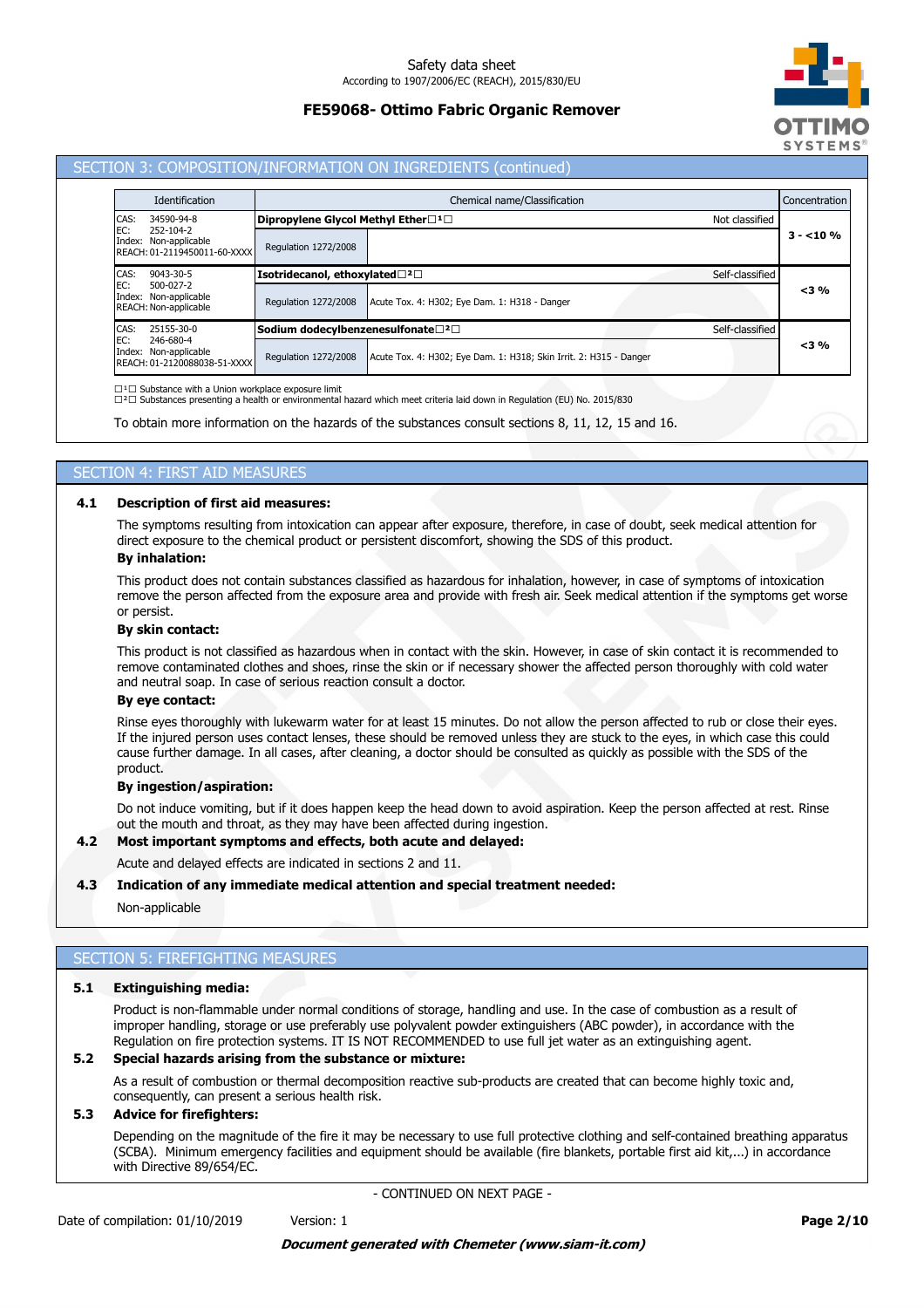# **FE59068- Ottimo Fabric Organic Remover**



## SECTION 5: FIREFIGHTING MEASURES (continued)

## **Additional provisions:**

Act in accordance with the Internal Emergency Plan and the Information Sheets on actions to take after an accident or other emergencies. Eliminate all sources of ignition. In case of fire, cool the storage containers and tanks for products susceptible to combustion, explosion or BLEVE as a result of high temperatures. Avoid spillage of the products used to extinguish the fire into an aqueous medium.

# SECTION 6: ACCIDENTAL RELEASE MEASURES

#### **6.1 Personal precautions, protective equipment and emergency procedures:**

Isolate leaks provided that there is no additional risk for the people performing this task. Personal protection equipment must be used against potential contact with the spilt product (See section 8). Evacuate the area and keep out those who do not have protection.

#### **6.2 Environmental precautions:**

This product is not classified as hazardous to the environment. Keep product away from drains, surface and ground water.

# **6.3 Methods and material for containment and cleaning up:**

It is recommended:

Absorb the spillage using sand or inert absorbent and move it to a safe place. Do not absorb in sawdust or other combustible absorbents. For any concern related to disposal consult section 13.

# **6.4 Reference to other sections:**

See sections 8 and 13.

# SECTION 7: HANDLING AND STORAGE

#### **7.1 Precautions for safe handling:**

A.- Precautions for safe manipulation

Comply with the current legislation concerning the prevention of industrial risks. Keep containers hermetically sealed. Control spills and residues, destroying them with safe methods (section 6). Avoid leakages from the container. Maintain order and cleanliness where dangerous products are used.

B.- Technical recommendations for the prevention of fires and explosions

Product is non-flammable under normal conditions of storage, handling and use. It is recommended to transfer at slow speeds to avoid the generation of electrostatic charges that can affect flammable products. Consult section 10 for information on conditions and materials that should be avoided.

C.- Technical recommendations to prevent ergonomic and toxicological risks

Do not eat or drink during the process, washing hands afterwards with suitable cleaning products.

D.- Technical recommendations to prevent environmental risks

It is recommended to have absorbent material available at close proximity to the product (See subsection 6.3)

### **7.2 Conditions for safe storage, including any incompatibilities:**

A.- Technical measures for storage

Minimum Temp.: 5 °C

Maximum Temp.: 30 °C

B.- General conditions for storage

Avoid sources of heat, radiation, static electricity and contact with food. For additional information see subsection 10.5

#### **7.3 Specific end use(s):**

Except for the instructions already specified it is not necessary to provide any special recommendation regarding the uses of this product.

### SECTION 8: EXPOSURE CONTROLS/PERSONAL PROTECTION

# **8.1 Control parameters:**

Substances whose occupational exposure limits have to be monitored in the workplace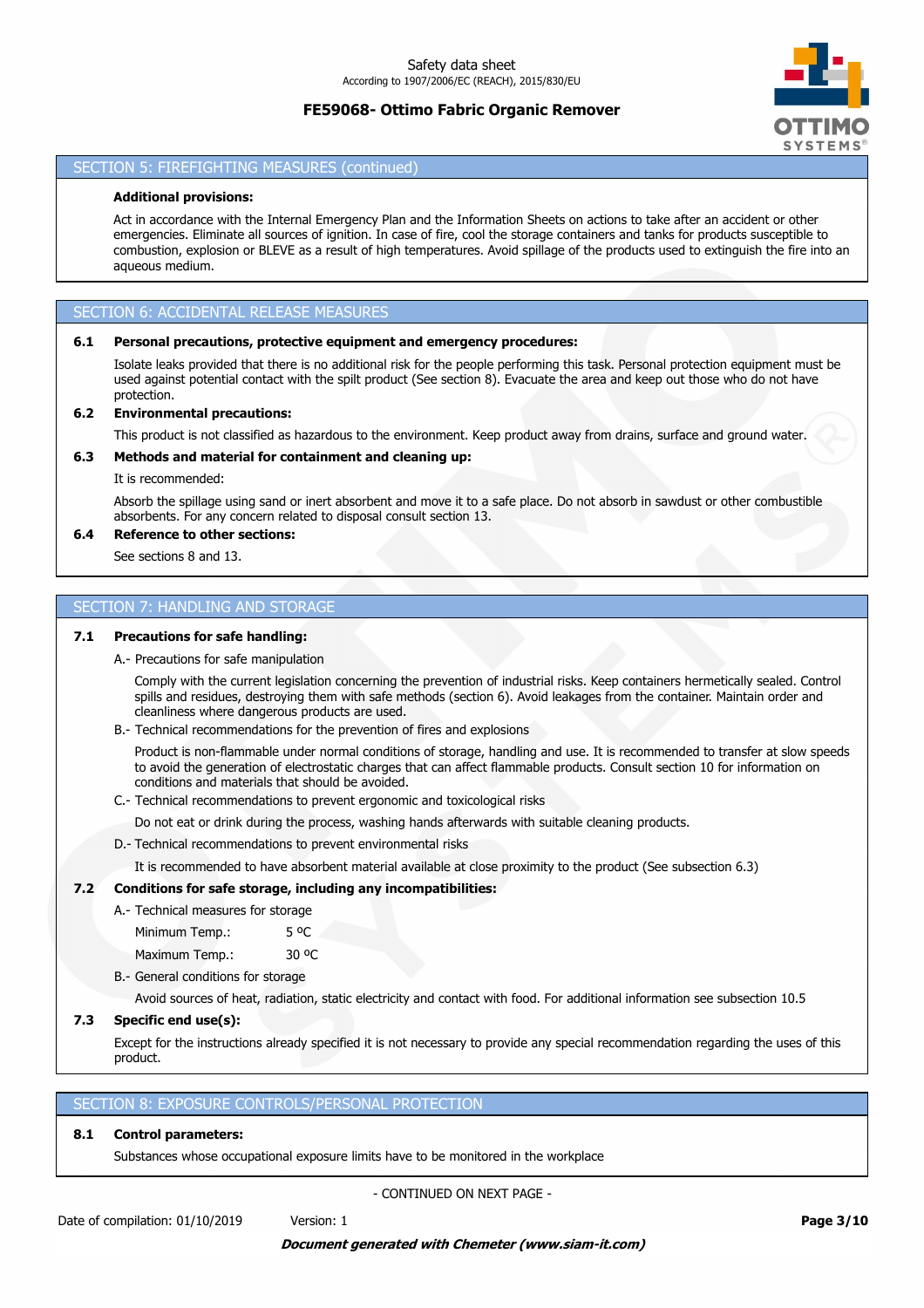# **FE59068- Ottimo Fabric Organic Remover**



## SECTION 8: EXPOSURE CONTROLS/PERSONAL PROTECTION (continued)

| <b>Identification</b>            | <b>Environmental limits</b> |        |              |
|----------------------------------|-----------------------------|--------|--------------|
| Dipropylene Glycol Methyl Ether  | IOELV (8h)                  | 50 ppm | 308 mg/m $3$ |
| CAS: 34590-94-8<br>EC: 252-104-2 | <b>IOELV (STEL)</b>         |        |              |

### **DNEL (Workers):**

|                                 |            |                | Short exposure |                      | Long exposure  |
|---------------------------------|------------|----------------|----------------|----------------------|----------------|
| <b>Identification</b>           |            | Systemic       | Local          | Systemic             | Local          |
| Dipropylene Glycol Methyl Ether | Oral       | Non-applicable | Non-applicable | Non-applicable       | Non-applicable |
| CAS: 34590-94-8                 | Dermal     | Non-applicable | Non-applicable | $65 \text{ mg/kg}$   | Non-applicable |
| EC: 252-104-2                   | Inhalation | Non-applicable | Non-applicable | $310 \text{ mg/m}^3$ | Non-applicable |

#### **DNEL (General population):**

|                                 |            |                | Short exposure |                       | Long exposure  |
|---------------------------------|------------|----------------|----------------|-----------------------|----------------|
| Identification                  |            | Systemic       | Local          | Systemic              | Local          |
| Dipropylene Glycol Methyl Ether | Oral       | Non-applicable | Non-applicable | $1,67$ mg/kg          | Non-applicable |
| CAS: 34590-94-8                 | Dermal     | Non-applicable | Non-applicable | $15 \text{ mg/kg}$    | Non-applicable |
| EC: 252-104-2                   | Inhalation | Non-applicable | Non-applicable | $37,2 \text{ mg/m}^3$ | Non-applicable |

#### **PNEC:**

| <b>Identification</b>           |              |                |                         |                      |
|---------------------------------|--------------|----------------|-------------------------|----------------------|
| Dipropylene Glycol Methyl Ether | <b>STP</b>   | 4168 mg/L      | Fresh water             | $19 \text{ mg/L}$    |
| CAS: 34590-94-8                 | Soil         | $2,74$ mg/kg   | Marine water            | $1.9$ mg/L           |
| EC: 252-104-2                   | Intermittent | 190 mg/L       | Sediment (Fresh water)  | 70,2 mg/kg           |
|                                 | Oral         | Non-applicable | Sediment (Marine water) | $7,02 \text{ mg/kg}$ |

### **8.2 Exposure controls:**

A.- General security and hygiene measures in the work place

As a preventative measure it is recommended to use basic Personal Protective Equipment, with the corresponding <<CE marking>> in accordance with Directive 89/686/EC. For more information on Personal Protective Equipment (storage, use, cleaning, maintenance, class of protection,…) consult the information leaflet provided by the manufacturer. For more information see subsection 7.1.

All information contained herein is a recommendation which needs some specification from the labour risk prevention services as it is not known whether the company has additional measures at its disposal.

#### B.- Respiratory protection

The use of protection equipment will be necessary if a mist forms or if the occupational exposure limits are exceeded.

## C.- Specific protection for the hands

| Pictogram                                                      | <b>PPE</b>                               | Labelling | <b>CEN Standard</b> | Remarks                                                                                                                                                                                                                   |
|----------------------------------------------------------------|------------------------------------------|-----------|---------------------|---------------------------------------------------------------------------------------------------------------------------------------------------------------------------------------------------------------------------|
| ηm <sub>ι</sub><br>$\tilde{w}$<br>Mandatory hand<br>protection | Protective gloves against<br>minor risks | CAT       |                     | Replace gloves in case of any sign of damage. For<br>prolonged periods of exposure to the product for<br>professional users/industrials, we recommend using<br>CE III gloves in line with standards EN 420 and EN<br>374. |

"As the product is a mixture of several substances, the resistance of the glove material can not be predicted in advance with total reliability and has therefore to be checked prior to the application"

### D.- Ocular and facial protection

| Pictogram                             | <b>PPE</b>                                       | Labelling     | <b>CEN Standard</b>             | Remarks                                                                                                                         |
|---------------------------------------|--------------------------------------------------|---------------|---------------------------------|---------------------------------------------------------------------------------------------------------------------------------|
| (کی ک<br>Mandatory face<br>protection | Panoramic glasses against<br>splash/projections. | <b>CAT II</b> | EN 166:2001<br>EN ISO 4007:2018 | Clean daily and disinfect periodically according to<br>the manufacturer's instructions. Use if there is a<br>risk of splashing. |
| E.- Body protection                   |                                                  |               |                                 |                                                                                                                                 |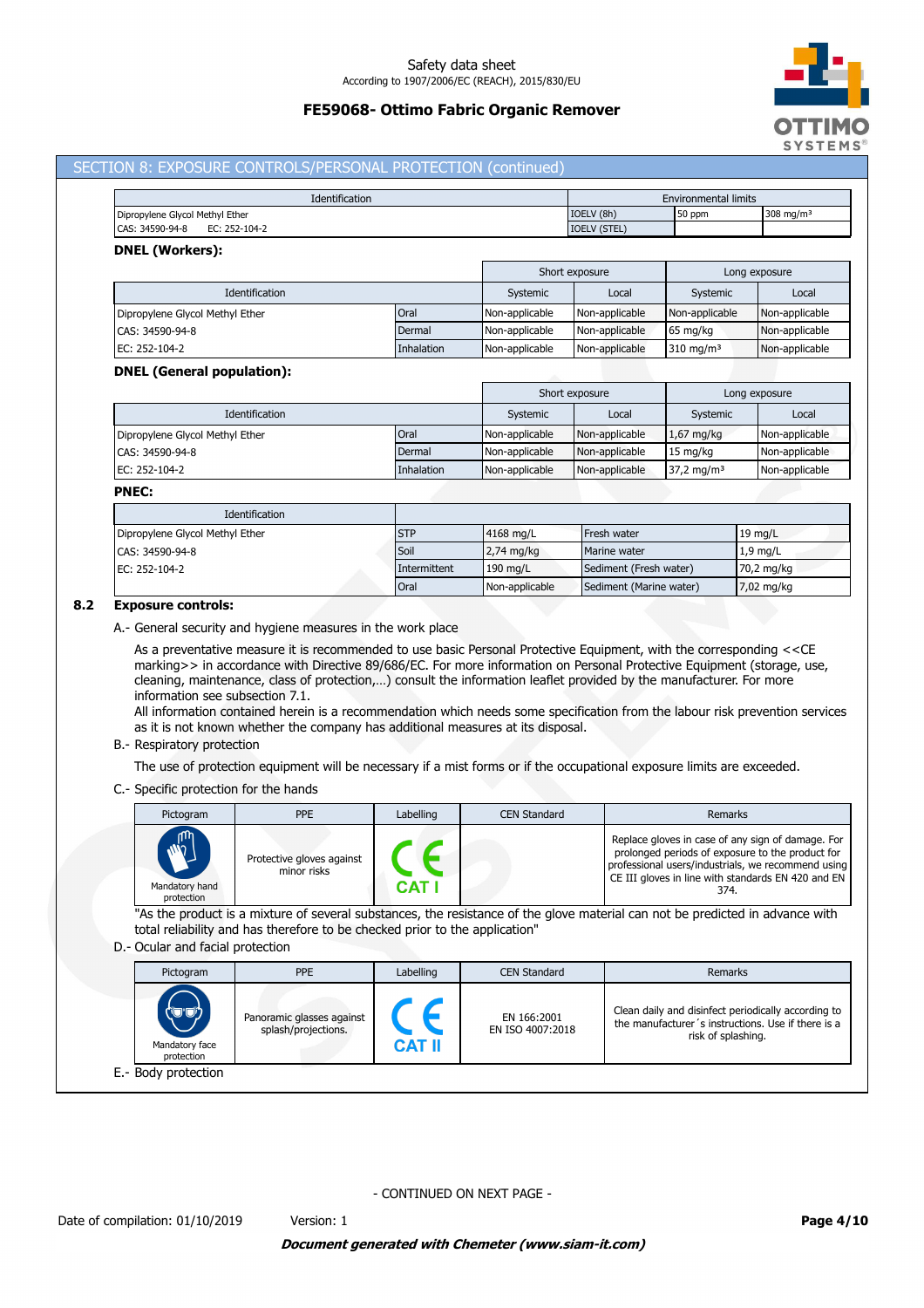# **FE59068- Ottimo Fabric Organic Remover**



| SECTION 8: EXPOSURE CONTROLS/PERSONAL PROTECTION (continued) |                                                                                                    |                                                                                                                      |                                                   |                                                                                                 |                                                                                                                                                                                                                                                                                 |  |
|--------------------------------------------------------------|----------------------------------------------------------------------------------------------------|----------------------------------------------------------------------------------------------------------------------|---------------------------------------------------|-------------------------------------------------------------------------------------------------|---------------------------------------------------------------------------------------------------------------------------------------------------------------------------------------------------------------------------------------------------------------------------------|--|
|                                                              | Pictogram                                                                                          | <b>PPE</b>                                                                                                           | Labelling                                         | <b>CEN Standard</b>                                                                             | Remarks                                                                                                                                                                                                                                                                         |  |
|                                                              |                                                                                                    | Work clothing                                                                                                        |                                                   |                                                                                                 | Replace before any evidence of deterioration. For<br>periods of prolonged exposure to the product for<br>professionalindustrial users CE III is recommended,<br>in accordance with the regulations in EN ISO<br>6529:2013, EN ISO 6530:2005, EN ISO<br>13688:2013, EN 464:1994. |  |
|                                                              |                                                                                                    | Anti-slip work shoes                                                                                                 |                                                   | EN ISO 20347:2012                                                                               | Replace before any evidence of deterioration. For<br>periods of prolonged exposure to the product for<br>professionalindustrial users CE III is recommended,<br>in accordance with the regulations in EN ISO<br>20345:2012 y EN 13832-1:2007                                    |  |
|                                                              | F.- Additional emergency measures                                                                  |                                                                                                                      |                                                   |                                                                                                 |                                                                                                                                                                                                                                                                                 |  |
|                                                              | Emergency measure                                                                                  |                                                                                                                      | <b>Standards</b>                                  | Emergency measure                                                                               | <b>Standards</b>                                                                                                                                                                                                                                                                |  |
|                                                              | <b>Emergency shower</b>                                                                            |                                                                                                                      | ANSI Z358-1<br>ISO 3864-1:2011, ISO 3864-4:2011   | Eyewash stations                                                                                | DIN 12 899<br>ISO 3864-1:2011, ISO 3864-4:2011                                                                                                                                                                                                                                  |  |
|                                                              | <b>Environmental exposure controls:</b>                                                            |                                                                                                                      |                                                   |                                                                                                 |                                                                                                                                                                                                                                                                                 |  |
|                                                              | <b>Volatile organic compounds:</b>                                                                 |                                                                                                                      |                                                   | spillage of both the product and its container. For additional information see subsection 7.1.D | In accordance with the community legislation for the protection of the environment it is recommended to avoid environmental                                                                                                                                                     |  |
|                                                              |                                                                                                    | With regard to Directive 2010/75/EU, this product has the following characteristics:                                 |                                                   |                                                                                                 |                                                                                                                                                                                                                                                                                 |  |
|                                                              | V.O.C. (Supply):<br>V.O.C. density at 20 °C:                                                       |                                                                                                                      | 6 % weight<br>61,57 kg/m <sup>3</sup> (61,57 g/L) |                                                                                                 |                                                                                                                                                                                                                                                                                 |  |
|                                                              | Average carbon number:                                                                             | 7                                                                                                                    |                                                   |                                                                                                 |                                                                                                                                                                                                                                                                                 |  |
|                                                              | Average molecular weight:                                                                          |                                                                                                                      | 148,2 g/mol                                       |                                                                                                 |                                                                                                                                                                                                                                                                                 |  |
|                                                              |                                                                                                    |                                                                                                                      |                                                   |                                                                                                 |                                                                                                                                                                                                                                                                                 |  |
|                                                              |                                                                                                    | <b>SECTION 9: PHYSICAL AND CHEMICAL PROPERTIES</b>                                                                   |                                                   |                                                                                                 |                                                                                                                                                                                                                                                                                 |  |
| 9.1                                                          |                                                                                                    |                                                                                                                      |                                                   |                                                                                                 |                                                                                                                                                                                                                                                                                 |  |
|                                                              |                                                                                                    | <b>Information on basic physical and chemical properties:</b><br>For complete information see the product datasheet. |                                                   |                                                                                                 |                                                                                                                                                                                                                                                                                 |  |
|                                                              | <b>Appearance:</b>                                                                                 |                                                                                                                      |                                                   |                                                                                                 |                                                                                                                                                                                                                                                                                 |  |
|                                                              | Physical state at 20 °C:                                                                           |                                                                                                                      | Liquid                                            |                                                                                                 |                                                                                                                                                                                                                                                                                 |  |
|                                                              | Appearance:                                                                                        |                                                                                                                      |                                                   | Not available                                                                                   |                                                                                                                                                                                                                                                                                 |  |
|                                                              | Colour:                                                                                            |                                                                                                                      |                                                   | Not available                                                                                   |                                                                                                                                                                                                                                                                                 |  |
|                                                              | Odour:                                                                                             |                                                                                                                      |                                                   | Not available                                                                                   |                                                                                                                                                                                                                                                                                 |  |
|                                                              | Odour threshold:                                                                                   |                                                                                                                      |                                                   | Non-applicable *                                                                                |                                                                                                                                                                                                                                                                                 |  |
|                                                              | <b>Volatility:</b>                                                                                 |                                                                                                                      |                                                   |                                                                                                 |                                                                                                                                                                                                                                                                                 |  |
|                                                              | Boiling point at atmospheric pressure:                                                             |                                                                                                                      |                                                   | 100 - 188 °C                                                                                    |                                                                                                                                                                                                                                                                                 |  |
|                                                              | Vapour pressure at 20 °C:                                                                          |                                                                                                                      | 2331 Pa                                           |                                                                                                 |                                                                                                                                                                                                                                                                                 |  |
|                                                              | Vapour pressure at 50 °C:                                                                          |                                                                                                                      |                                                   | 12284,57 Pa (12,28 kPa)                                                                         |                                                                                                                                                                                                                                                                                 |  |
|                                                              | Evaporation rate at 20 °C:                                                                         |                                                                                                                      |                                                   | Non-applicable *                                                                                |                                                                                                                                                                                                                                                                                 |  |
|                                                              | <b>Product description:</b>                                                                        |                                                                                                                      |                                                   |                                                                                                 |                                                                                                                                                                                                                                                                                 |  |
|                                                              | Density at 20 °C:                                                                                  |                                                                                                                      |                                                   | 1026,2 kg/m <sup>3</sup>                                                                        |                                                                                                                                                                                                                                                                                 |  |
|                                                              | Relative density at 20 °C:                                                                         |                                                                                                                      | 1,026                                             |                                                                                                 |                                                                                                                                                                                                                                                                                 |  |
|                                                              | Dynamic viscosity at 20 °C:                                                                        |                                                                                                                      |                                                   | Non-applicable *                                                                                |                                                                                                                                                                                                                                                                                 |  |
|                                                              | Kinematic viscosity at 20 °C:                                                                      |                                                                                                                      |                                                   | Non-applicable *                                                                                |                                                                                                                                                                                                                                                                                 |  |
|                                                              | Kinematic viscosity at 40 °C:                                                                      |                                                                                                                      |                                                   | Non-applicable *                                                                                |                                                                                                                                                                                                                                                                                 |  |
|                                                              | *Not relevant due to the nature of the product, not providing information property of its hazards. |                                                                                                                      |                                                   |                                                                                                 |                                                                                                                                                                                                                                                                                 |  |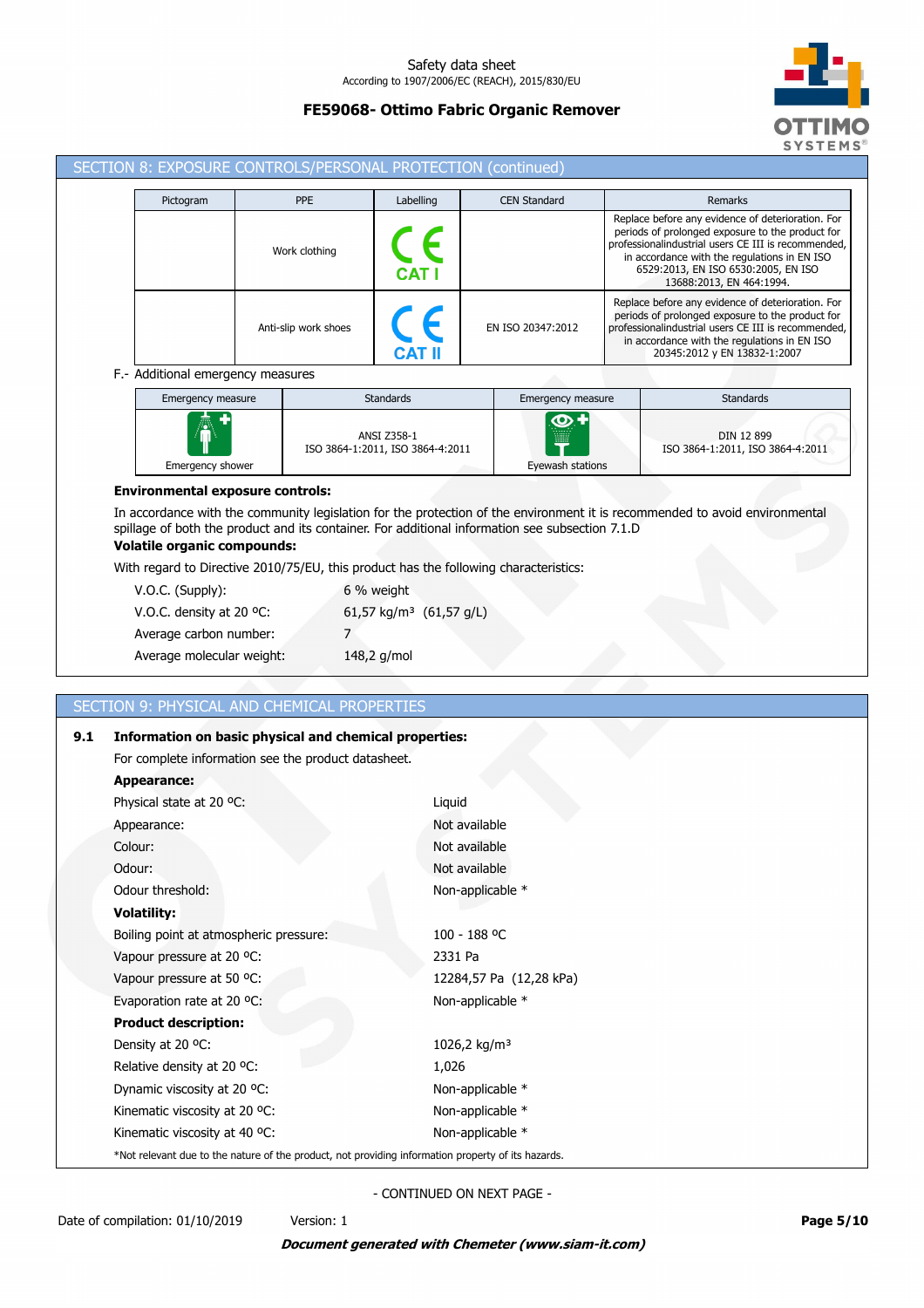

|     | SECTION 9: PHYSICAL AND CHEMICAL PROPERTIES                                                        | (continued)                                                                                                            |
|-----|----------------------------------------------------------------------------------------------------|------------------------------------------------------------------------------------------------------------------------|
|     | Concentration:                                                                                     | Non-applicable *                                                                                                       |
|     | pH:                                                                                                | Non-applicable *                                                                                                       |
|     | Vapour density at 20 °C:                                                                           | Non-applicable *                                                                                                       |
|     | Partition coefficient n-octanol/water 20 °C:                                                       | Non-applicable *                                                                                                       |
|     | Solubility in water at 20 °C:                                                                      | Non-applicable *                                                                                                       |
|     | Solubility properties:                                                                             | Non-applicable *                                                                                                       |
|     | Decomposition temperature:                                                                         | Non-applicable *                                                                                                       |
|     | Melting point/freezing point:                                                                      | Non-applicable *                                                                                                       |
|     | Explosive properties:                                                                              | Non-applicable *                                                                                                       |
|     | Oxidising properties:                                                                              | Non-applicable *                                                                                                       |
|     | <b>Flammability:</b>                                                                               |                                                                                                                        |
|     | Flash Point:                                                                                       | Non Flammable (>60 °C)                                                                                                 |
|     | Flammability (solid, gas):                                                                         | Non-applicable *                                                                                                       |
|     | Autoignition temperature:                                                                          | 270 °C                                                                                                                 |
|     | Lower flammability limit:                                                                          | Non-applicable *                                                                                                       |
|     | Upper flammability limit:                                                                          | Non-applicable *                                                                                                       |
|     | <b>Explosive:</b>                                                                                  |                                                                                                                        |
|     | Lower explosive limit:                                                                             | Non-applicable *                                                                                                       |
|     | Upper explosive limit:                                                                             | Non-applicable *                                                                                                       |
| 9.2 | <b>Other information:</b>                                                                          |                                                                                                                        |
|     | Surface tension at 20 °C:                                                                          | Non-applicable *                                                                                                       |
|     | Refraction index:                                                                                  | Non-applicable *                                                                                                       |
|     | *Not relevant due to the nature of the product, not providing information property of its hazards. |                                                                                                                        |
|     |                                                                                                    |                                                                                                                        |
|     | SECTION 10: STABILITY AND REACTIVITY                                                               |                                                                                                                        |
|     | 10.1 Reactivity:                                                                                   |                                                                                                                        |
|     |                                                                                                    | No hazardous reactions are expected because the product is stable under recommended storage conditions. See section 7. |
|     | 10.2 Chemical stability:                                                                           |                                                                                                                        |
|     | Chemically stable under the conditions of storage, handling and use.                               |                                                                                                                        |
|     | 10.3 Possibility of hazardous reactions:                                                           |                                                                                                                        |
|     |                                                                                                    | Under the specified conditions, hazardous reactions that lead to excessive temperatures or pressure are not expected.  |

## **10.4 Conditions to avoid:**

Applicable for handling and storage at room temperature:

| Shock and friction | Contact with air | Increase in temperature | Sunliaht       | Humidity       |
|--------------------|------------------|-------------------------|----------------|----------------|
| Not applicable     | Not applicable   | Not applicable          | Not applicable | Not applicable |
|                    |                  |                         |                |                |

# **10.5 Incompatible materials:**

| Acids              | Water                | Oxidising materials | Combustible materials | <b>Others</b>                      |
|--------------------|----------------------|---------------------|-----------------------|------------------------------------|
| Avoid strong acids | t applicable<br>Not. | Not<br>: applicable | Not applicable        | d alkalis or strong bases<br>Avoid |
|                    |                      |                     |                       |                                    |

### **10.6 Hazardous decomposition products:**

See subsection 10.3, 10.4 and 10.5 to find out the specific decomposition products. Depending on the decomposition conditions, complex mixtures of chemical substances can be released: carbon dioxide (CO2), carbon monoxide and other organic compounds.

# SECTION 11: TOXICOLOGICAL INFORMATION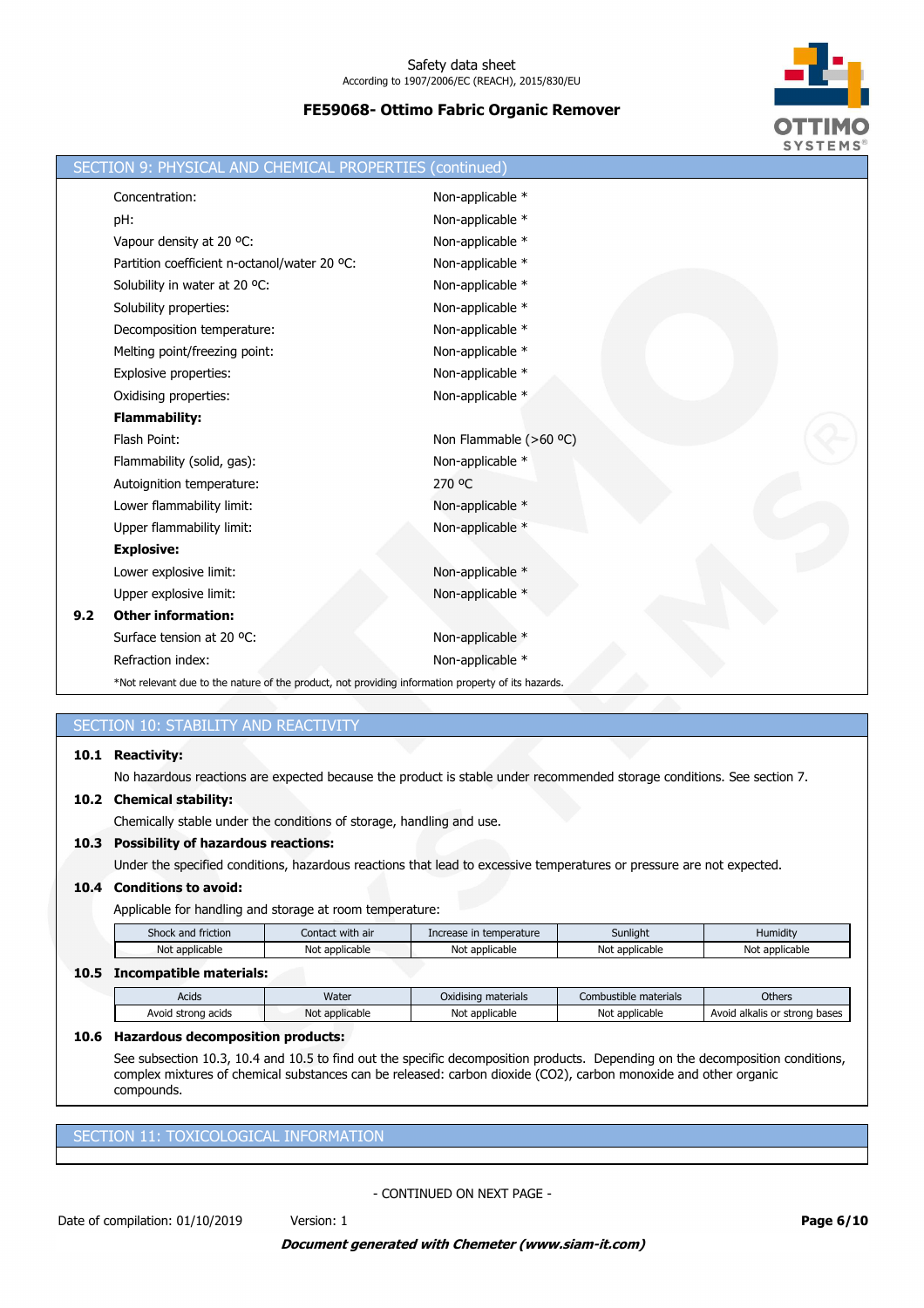

## SECTION 11: TOXICOLOGICAL INFORMATION (continued)

#### **11.1 Information on toxicological effects:**

The experimental information related to the toxicological properties of the product itself is not available

Contains glycols. It is recommended not to breathe the vapours for prolonged periods of time due to the possibility of effects that are hazardous to the health .

#### **Dangerous health implications:**

In case of exposure that is repetitive, prolonged or at concentrations higher than the recommended occupational exposure limits, adverse effects on health may result, depending on the means of exposure:

- A- Ingestion (acute effect):
	- Acute toxicity : Based on available data, the classification criteria are not met, however, it contains substances classified as dangerous for consumption. For more information see section 3.

- Corrosivity/Irritability: Based on available data, the classification criteria are not met. However, it does contain substances classified as dangerous for this effect. For more information see section 3.

- B- Inhalation (acute effect):
	- Acute toxicity : Based on available data, the classification criteria are not met, as it does not contain substances classified as dangerous for inhalation. For more information see section 3.
	- Corrosivity/Irritability: Based on available data, the classification criteria are not met, as it does not contain substances classified as dangerous for this effect. For more information see section 3.
- C- Contact with the skin and the eyes (acute effect):

- Contact with the skin: Based on available data, the classification criteria are not met. However, it contains substances classified as dangerous for skin contact. For more information see section 3.

- Contact with the eyes: Produces serious eye damage after contact.
- D- CMR effects (carcinogenicity, mutagenicity and toxicity to reproduction):
	- Carcinogenicity: Based on available data, the classification criteria are not met, as it does not contain substances classified as dangerous for the effects mentioned. For more information see section 3.

- Mutagenicity: Based on available data, the classification criteria are not met, as it does not contain substances classified as dangerous for this effect. For more information see section 3.

Reproductive toxicity: Based on available data, the classification criteria are not met, as it does not contain substances classified as dangerous for this effect. For more information see section 3.

- E- Sensitizing effects:
	- Respiratory: Based on available data, the classification criteria are not met, as it does not contain substances classified as dangerous with sensitising effects. For more information see section 3.
	- Cutaneous: Based on available data, the classification criteria are not met, as it does not contain substances classified as dangerous for this effect. For more information see section 3.
- F- Specific target organ toxicity (STOT) single exposure:

Based on available data, the classification criteria are not met, as it does not contain substances classified as dangerous for this effect. For more information see section 3.

- G- Specific target organ toxicity (STOT)-repeated exposure:
	- Specific target organ toxicity (STOT)-repeated exposure: Based on available data, the classification criteria are not met, as it does not contain substances classified as dangerous for this effect. For more information see section 3.
	- Skin: Based on available data, the classification criteria are not met, as it does not contain substances classified as dangerous for this effect. For more information see section 3.
- H- Aspiration hazard:

Based on available data, the classification criteria are not met, as it does not contain substances classified as dangerous for this effect. For more information see section 3.

# **Other information:**

Non-applicable

## **Specific toxicology information on the substances:**

| Identification             | Acute toxicity  | Genus              |  |
|----------------------------|-----------------|--------------------|--|
| Isotridecanol, ethoxylated | LD50 oral       | 500 mg/kg $(ATEi)$ |  |
| CAS: 9043-30-5             | LD50 dermal     | Non-applicable     |  |
| EC: 500-027-2              | LC50 inhalation | Non-applicable     |  |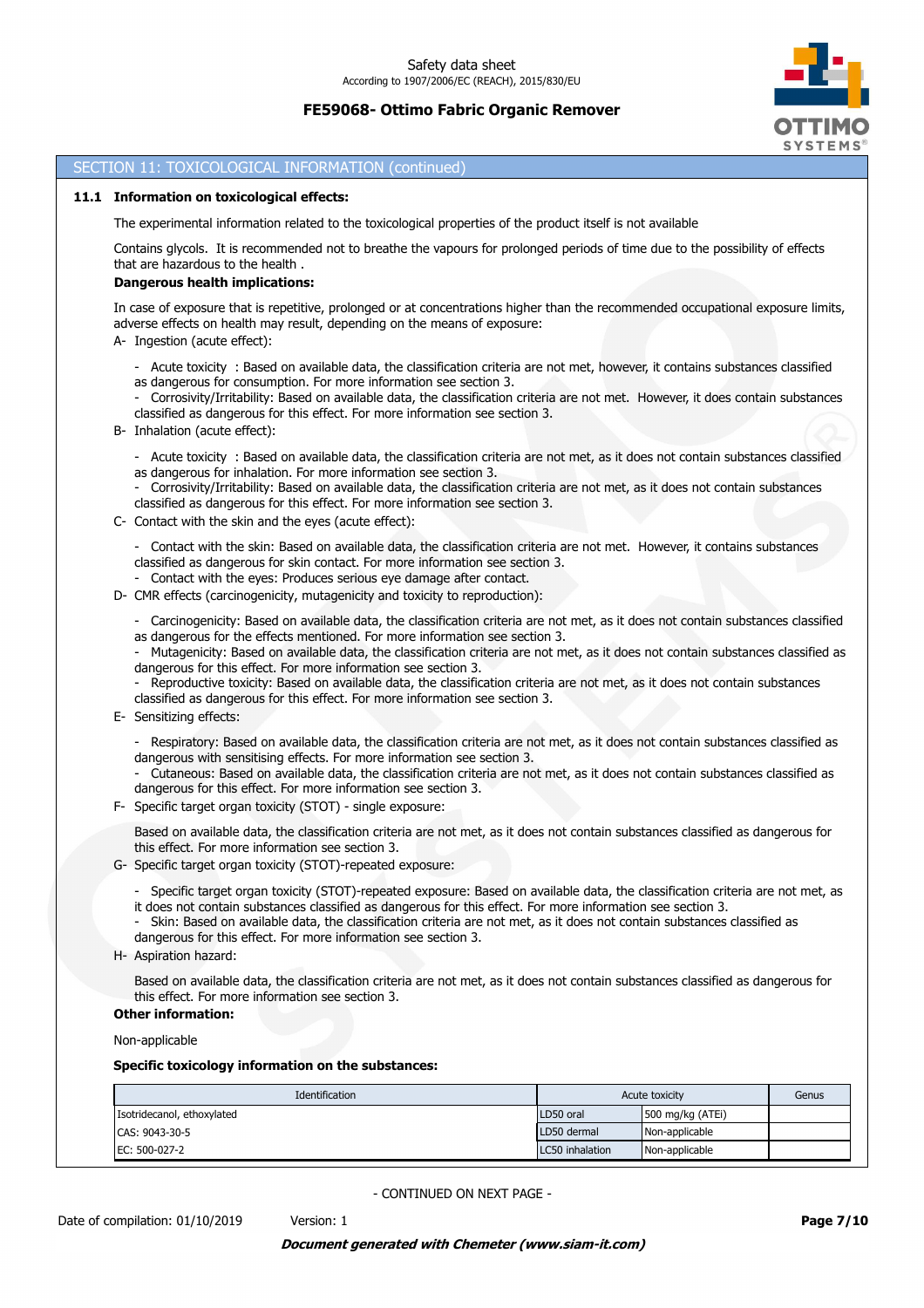# **FE59068- Ottimo Fabric Organic Remover**



### SECTION 11: TOXICOLOGICAL INFORMATION (continued)

| Identification                 | Acute toxicity  |                    | Genus |
|--------------------------------|-----------------|--------------------|-------|
| Sodium dodecylbenzenesulfonate | LD50 oral       | 500 mg/kg $(ATEi)$ |       |
| CAS: 25155-30-0                | LD50 dermal     | Non-applicable     |       |
| EC: 246-680-4                  | LC50 inhalation | Non-applicable     |       |

# SECTION 12: ECOLOGICAL INFORMATION

The experimental information related to the eco-toxicological properties of the product itself is not available

# **12.1 Toxicity:**

| Identification                                                                                                                                                                                                                 | Acute toxicity |                     | <b>Species</b>      | Genus      |
|--------------------------------------------------------------------------------------------------------------------------------------------------------------------------------------------------------------------------------|----------------|---------------------|---------------------|------------|
| Dipropylene Glycol Methyl Ether                                                                                                                                                                                                | <b>LC50</b>    | 10000 mg/L $(96 h)$ | Pimephales promelas | Fish       |
| CAS: 34590-94-8                                                                                                                                                                                                                | <b>EC50</b>    | 1919 mg/L (48 h)    | Daphnia magna       | Crustacean |
| EC: 252-104-2                                                                                                                                                                                                                  | <b>EC50</b>    | Non-applicable      |                     |            |
| state of the company of the company of the first state of the company of the company of the company of the company of the company of the company of the company of the company of the company of the company of the company of |                |                     |                     |            |

## **12.2 Persistence and degradability:**

| Identification                  | Degradability    |                  | Biodegradability |                |
|---------------------------------|------------------|------------------|------------------|----------------|
| Dipropylene Glycol Methyl Ether | BOD <sub>5</sub> | Non-applicable   | Concentration    | Non-applicable |
| CAS: 34590-94-8                 | <b>COD</b>       | $0.00202$ g O2/g | Period           | 28 days        |
| EC: 252-104-2                   | BOD5/COD         | Non-applicable   | % Biodegradable  | 73 %           |

## **12.3 Bioaccumulative potential:**

| Identification                  | Bioaccumulation potential |         |  |
|---------------------------------|---------------------------|---------|--|
| Dipropylene Glycol Methyl Ether | <b>BCF</b>                |         |  |
| CAS: 34590-94-8                 | Pow Log                   | $-0.06$ |  |
| EC: 252-104-2                   | Potential                 | Low     |  |

# **12.4 Mobility in soil:**

Not available

# **12.5 Results of PBT and vPvB assessment:**

Product fails to meet PBT/vPvB criteria

# **12.6 Other adverse effects:**

Not described

# SECTION 13: DISPOSAL CONSIDERATIONS

# **13.1 Waste treatment methods:**

| Code     | Description                                       | Waste class (Regulation (EU) No<br>1357/2014) |
|----------|---------------------------------------------------|-----------------------------------------------|
| 20 01 30 | detergents other than those mentioned in 20 01 29 | Non dangerous                                 |

### **Type of waste (Regulation (EU) No 1357/2014):**

Non-applicable

## **Waste management (disposal and evaluation):**

Consult the authorized waste service manager on the assessment and disposal operations in accordance with Annex 1 and Annex 2 (Directive 2008/98/EC). As under 15 01 (2014/955/EC) of the code and in case the container has been in direct contact with the product, it will be processed the same way as the actual product. Otherwise, it will be processed as non-dangerous residue. We do not recommended disposal down the drain. See paragraph 6.2.

#### **Regulations related to waste management:**

In accordance with Annex II of Regulation (EC) No 1907/2006 (REACH) the community or state provisions related to waste management are stated

Community legislation: Directive 2008/98/EC, 2014/955/EU, Regulation (EU) No 1357/2014

## SECTION 14: TRANSPORT INFORMATION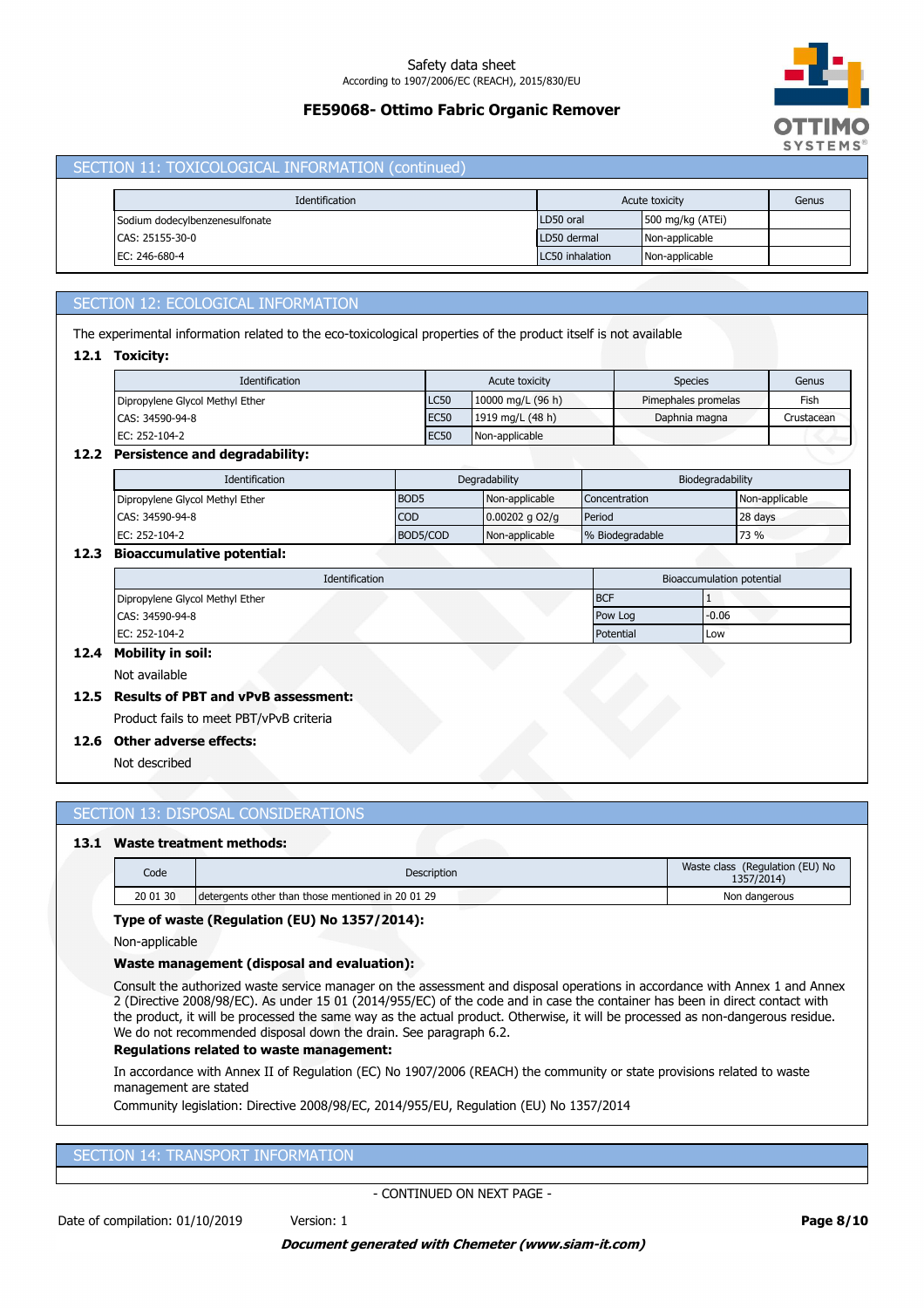

### SECTION 14: TRANSPORT INFORMATION (continued)

This product is not regulated for transport (ADR/RID,IMDG,IATA)

## SECTION 15: REGULATORY INFORMATION

#### **15.1 Safety, health and environmental regulations/legislation specific for the substance or mixture:**

Candidate substances for authorisation under the Regulation (EC) No 1907/2006 (REACH): Non-applicable

Substances included in Annex XIV of REACH ("Authorisation List") and sunset date: Non-applicable

Regulation (EC) No 1005/2009, about substances that deplete the ozone layer: Non-applicable

Article 95, REGULATION (EU) No 528/2012: Non-applicable

REGULATION (EU) No 649/2012, in relation to the import and export of hazardous chemical products: Non-applicable

### **Regulation (EC) No 648/2004 on detergents:**

In accordance with this regulation the product complies with the following:

The tensoactives contained in this mixture comply with the biodegradibility criteria stipulated in Regulation (EC) nº648/2004 on detergents. The information to prove this is available to the relevant authorities of the Member States and will be shown to them by direct request or the request of a detergent manufacturer.

## **Seveso III:**

Non-applicable

**Limitations to commercialisation and the use of certain dangerous substances and mixtures (Annex XVII REACH, etc ….):**

Non-applicable

### **Specific provisions in terms of protecting people or the environment:**

It is recommended to use the information included in this safety data sheet as a basis for conducting workplace-specific risk assessments in order to establish the necessary risk prevention measures for the handling, use, storage and disposal of this product.

#### **Other legislation:**

The product could be affected by sectorial legislation

- Regulation (EC) No 1223/2009 of the European Parliament and of the Council of 30 November 2009 on cosmetic products

- Regulation (EC) No 648/2004 of the European Parliament and of the Council of 31 March 2004 on detergents
- Commission Regulation (EC) No 907/2006 of 20 June 2006 amending Regulation (EC) No 648/2004 of the European Parliament and of the Council on detergents, in order to adapt Annexes III and VII

- Commission Regulation (EC) No 551/2009 of 25 June 2009 amending Regulation (EC) No 648/2004 of the European Parliament and of the Council on detergents, in order to adapt Annexes V and VI thereto (surfactant derogation)

## **15.2 Chemical safety assessment:**

The supplier has not carried out evaluation of chemical safety.

## SECTION 16: OTHER INFORMATION

#### **Legislation related to safety data sheets:**

This safety data sheet has been designed in accordance with ANNEX II-Guide to the compilation of safety data sheets of Regulation (EC) No 1907/2006 (Regulation (EC) No 2015/830)

**Modifications related to the previous Safety Data Sheet which concerns the ways of managing risks.:**

Non-applicable

#### **Texts of the legislative phrases mentioned in section 2:**

H318: Causes serious eye damage

#### **Texts of the legislative phrases mentioned in section 3:**

The phrases indicated do not refer to the product itself; they are present merely for informative purposes and refer to the individual components which appear in section 3

## **CLP Regulation (EC) No 1272/2008:**

Acute Tox. 4: H302 - Harmful if swallowed

Eye Dam. 1: H318 - Causes serious eye damage Skin Irrit. 2: H315 - Causes skin irritation